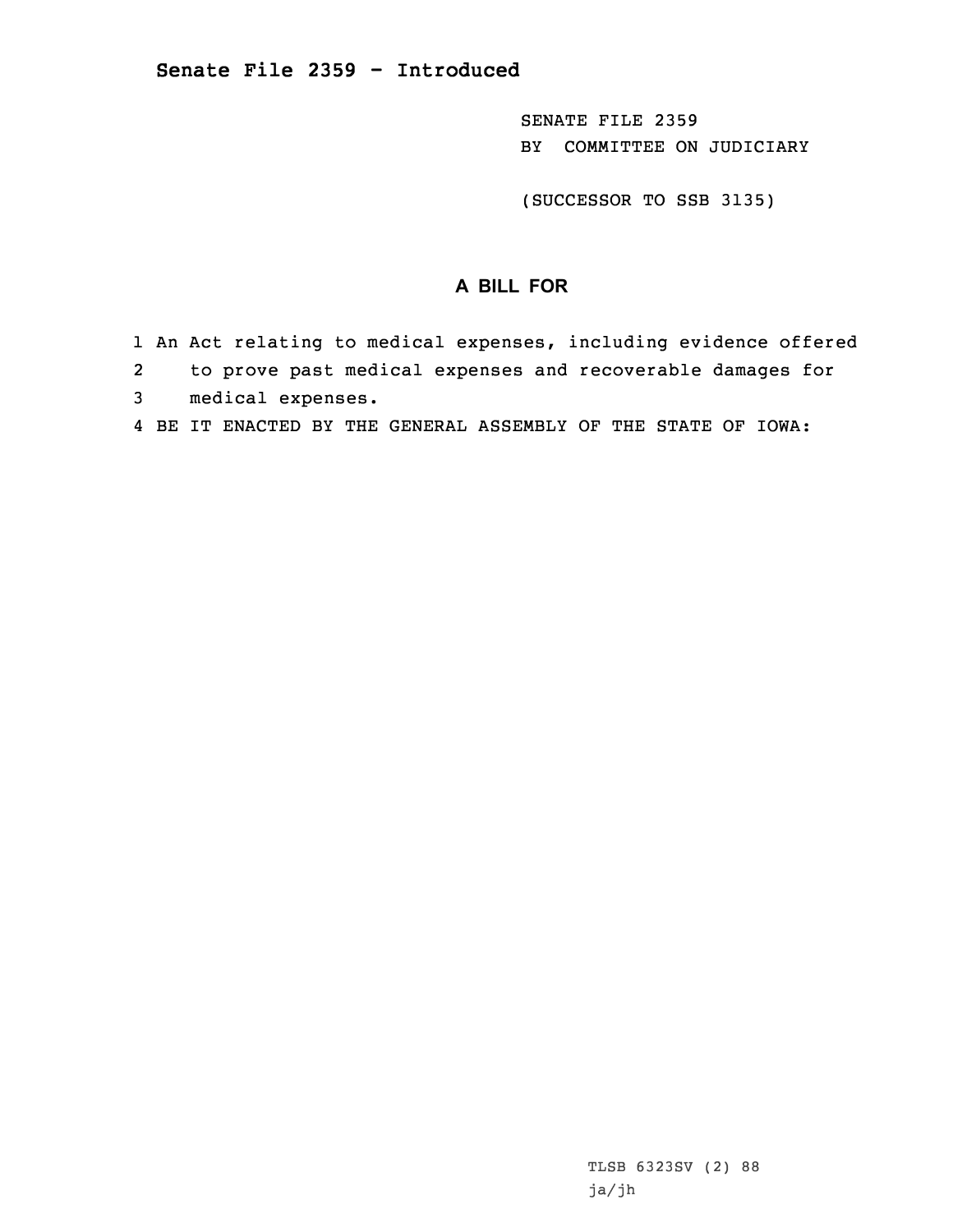1Section 1. NEW SECTION. **622.4 Medical expenses.**

2 Evidence offered to prove past medical expenses shall be limited to evidence of the amounts actually paid to satisfy the bills that have been satisfied, regardless of the source of payment, and evidence of the amounts actually necessary to satisfy the bills that have been incurred but not yet satisfied. Evidence of the amounts actually necessary to satisfy the bills that have been incurred shall not exceed the amount by which the bills could be satisfied by the claimant's health insurance, regardless of whether such health insurance is used or will be used to satisfy the bills. This section does not impose upon any party an affirmative duty to seek <sup>a</sup> reduction in billed charges to which the party is not contractually entitled.

15 Sec. 2. NEW SECTION. **668.14A Recoverable damages for** 16 **medical expenses.**

 1. In an action brought to recover damages for personal injury, the damages that may be recovered by <sup>a</sup> claimant for the reasonable and necessary cost or value of medical care rendered shall not exceed the sum of the amounts actually paid by or on behalf of the injured person to the health care providers who rendered treatment and any amounts actually necessary to satisfy the medical care charges that have been incurred but not yet satisfied.

25 2. This section does not apply to actions governed by 26 section 147.136.

27 EXPLANATION

28 **The inclusion of this explanation does not constitute agreement with** <sup>29</sup> **the explanation's substance by the members of the general assembly.**

30 This bill relates to medical expenses, including evidence 31 offered to prove past medical expenses and recoverable damages 32 for medical expenses.

33 The bill provides that evidence offered to prove such 34 expenses shall be limited to evidence of the amounts that were 35 actually paid to satisfy medical bills that have been satisfied

-1-

LSB 6323SV (2) 88  $ja/jh$   $1/2$